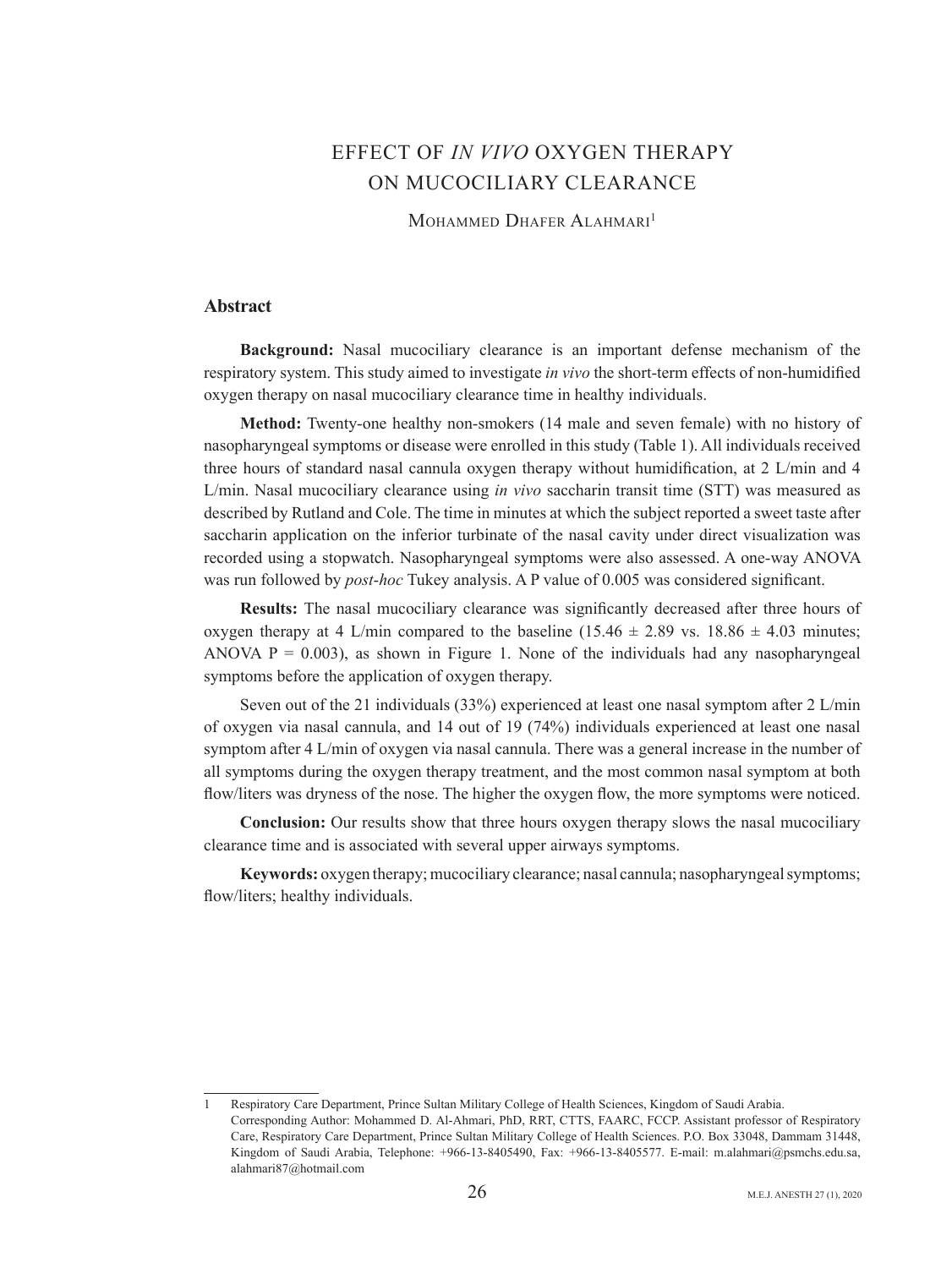# **Introduction**

The nose and the upper respiratory tract are the first barriers for inhaled dust particles, microbes and other substances. Nasal mucociliary clearance  $(MCC)$  is a vital defense mechanism of the upper respiratory tract,<sup>1</sup> and any harmed mucociliary clearance may cause mucus retention, increased chance of nasopharyngeal or respiratory symptoms, and airway inflammation. In the respiratory tract, the combination of the ciliary and mucus functions plays a significant role in the mechanism of efficient mucociliary clearance.<sup>2</sup> MCC refers to the respiratory system where different types of pathogens, allergens, debris and toxins are captured and further moved out with the help of ciliary mechanism.<sup>3</sup> The cilia continuously beat in synchrony to perform efficient clearance. However, when the cilia beat becomes asynchronous, the MCC mechanism may become ineffective.<sup>4</sup> In primary ciliary dyskinesia, asynchronous movements were reported.<sup>5</sup> During the process of inspiratory breathing, air travels through the nose, pharynx, larynx and trachea. Due to the efficient ability of the nose and upper airway system to humidify and warm the inspired gas, the inspired gas is humidified and warmed up to the level of body temperature and efficiently saturated with water vapor on the way down towards the alveoli. The upper airways, and in particular the nose, are also found to work as excellent radiators: during the process of normal breathing, even with the presence of cold and dry air, they are able to maintain proper temperature in the oropharyngeal space.<sup>6</sup> Supplemental oxygen therapy, however, is not commonly humidified when given at lower flow rates. Bubble humidifiers are used occasionally for humidifying medical gases delivered to patients with spontaneous breathing, but the absolute humidity of the emergent gas remains low.<sup>7</sup> However, non humidified air may cause ciliary dysfunction and changes in mucus properties that lead to MCC impairment.<sup>8</sup>

We conducted this study to understand the behavior of nasal mucociliary clearance time with in *vivo* use of oxygen therapy in healthy individuals.

#### **Method**

Upon recruitment, the purpose of the study was explained, and written informed consent was obtained from the participants. The Institutional Review Board of the Prince Sultan Military College of Health Sciences approved the study (approval number: IRB-2017-18-09).

# Study *population*:

A total of 21 healthy non-smokers (14 male and seven female participants) with no history of nasopharyngeal symptoms or disease were enrolled in this study.

The exclusion criteria were ongoing respiratory exacerbation, uncontrolled asthma, rhinitis, nasal surgeries, nasal and chest allergies, smokers, and individuals taking nasal medications. Also, participants with obstructed nostrils and rhinorrhea were excluded

## *Study* procedure

All study participants received three hours of standard nasal cannula oxygen therapy without humidification, at 2 L/min (n = 21) and 4 L/min (n = 19). Nasal mucociliary clearance (NMC) with the help of *in vivo* saccharin transit time (STT) was measured as described by Rutland and Cole.<sup>9</sup>

This is the standard technique for measurement of NMC. Before the initiation of the procedure, all individuals were especially instructed to spend at least 60 minutes in a normal environment, which was devoid of any dust particles and breeze with relative humidity.

## *Protocol*

A saccharin particle of 1 mm in diameter was placed in the inferior nasal turbinate at the medial surface, at least 1 mm behind the anterior end of the turbinate. The individual was positioned and adjusted in such a manner that the head was flexed at  $10$ degrees. All individuals were instructed to not sneeze, sniff, cough, drink or eat during the test period. The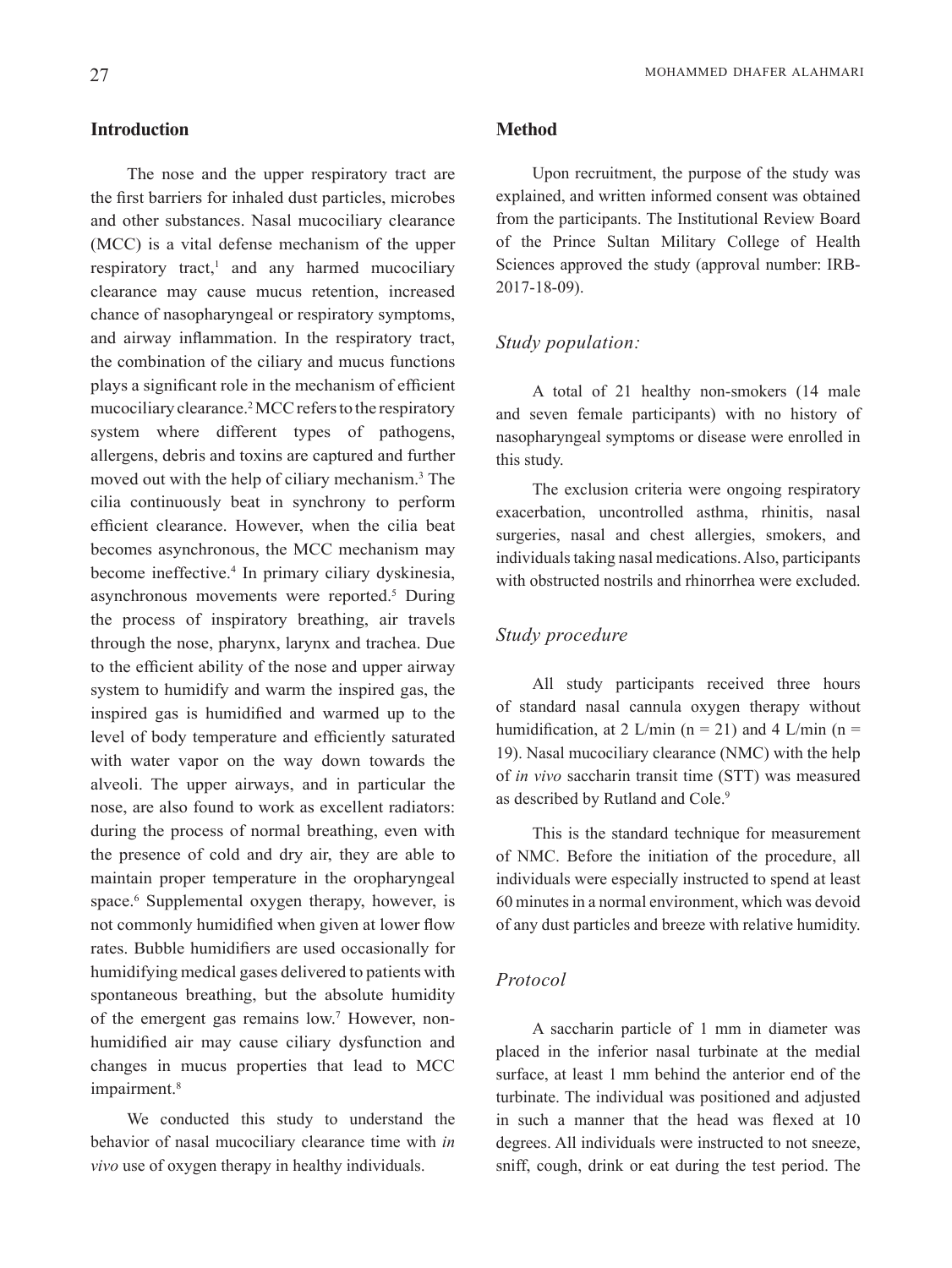individuals were instructed to record the taste of the saccharin as soon as it was noted. The time between placing the saccharin particle in the nose and the initial perception of the sweet taste was recorded down in minutes. If taste was not perceived after 60 minutes. the test was terminated. The time in minutes at which the subject reported a sweet taste after the saccharin application on the inferior turbinate of the nasal cavity under direct visualization was recorded using a stopwatch. Nasopharyngeal symptoms were also assessed during the oxygen delivery.

#### *analysis Statistical*

A power analysis considering a difference of 2 min in mucociliary clearance to be clinically significant and a standard deviation of 3 min in the average mucociliary clearance (pilot data) as well as a Type I error of  $5\%$  and Type II error of  $20\%$  (i.e., power of  $80\%$ ), at least 18 subjects are needed for the study.

The data were analyzed using GraphPad Prism 8 software (GraphPad Software Inc., La Jolla, CA, USA). The Kolmogorov-Smirnov test of normality was applied. A one-way ANOVA was run to examine the dose-response differences between oxygen therapy treatments, followed by *post-hoc* Tukey's multiple comparison tests. Frequency was used to compare nasopharyngeal symptoms at baseline and after 2 and 4 L/min of oxygen therapy. A P value  $\leq 0.05$  was considered statistically significant.

### **Results**

The characteristics of the healthy volunteers enrolled in the study are reported in Table 1.

A total of 21 healthy volunteers participated in the experiment (21 participants at 2  $L/min$  and 19 participants at 4 L/min as 2 subjects dropped from the 4  $L/min$  group. The nasal mucociliary clearance rate was found to be considerably decreased after the period of three hours of oxygen therapy at  $4$  L/min, when compared to the baseline  $(15.46 \pm 2.89 \text{ vs. } 18.86$  $\pm$  4.03 minutes; ANOVA P = 0.003), as shown in Figure 1.

*1 Table Baseline information of subjects enrolled in the study* 

| Details of<br>subjects<br>studied | $2$ L/m<br>$(n=21)$ |           | $4$ L/m<br>$(n=19)$ |           |  |
|-----------------------------------|---------------------|-----------|---------------------|-----------|--|
|                                   | Mean                | <b>SD</b> | Mean                | <b>SD</b> |  |
| Age, years                        | 24.5                | 3.9       | 24.6                | 3.8       |  |
| Weight, kg                        | 63.2                | 8.8       | 63.8                | 9         |  |
| Height, cm                        | 166                 | 10.8      | 167                 | 11.2      |  |
| Smoking<br>history                | Never-smoking       |           | Never-smoking       |           |  |
| <b>Nasal</b><br>symptoms          | None                |           | None                |           |  |
| <b>Medications</b>                | None                |           | None                |           |  |

*Fig.* 1 *Oxygen therapy causes a flow-dependent alteration in nasal* mucociliary clearance. Lines represent mean and standard error. Significant differences illustrated using ANOVA with *analysis hoc-post*



The nasopharyngeal symptoms before and after oxygen therapy are presented in Table 2. None of the individuals had airway symptoms before the oxygen therapy. None of the individuals experienced sneezing at 2 L/min. However, 2 out of 19  $(10.5\%)$  individuals were found to be affected at  $4$  L/min. Itchy nose was noted in 4 out of 21 (19%) individuals at 2  $L/min$ and in 9 out of 19  $(47.4\%)$  individuals at 4 L/min. Seven of the individuals  $(33%)$  experienced at least one nasal symptom (nasal dryness) after receiving  $2$  L/min oxygen via nasal cannula, and 14 out of 19  $(74%)$  individuals experienced nasal dryness after the 4 L/min therapy. Dry mouth and blocked ears were reported at 4 L/min in 6 out of 19  $(31.6\%)$  and 1 out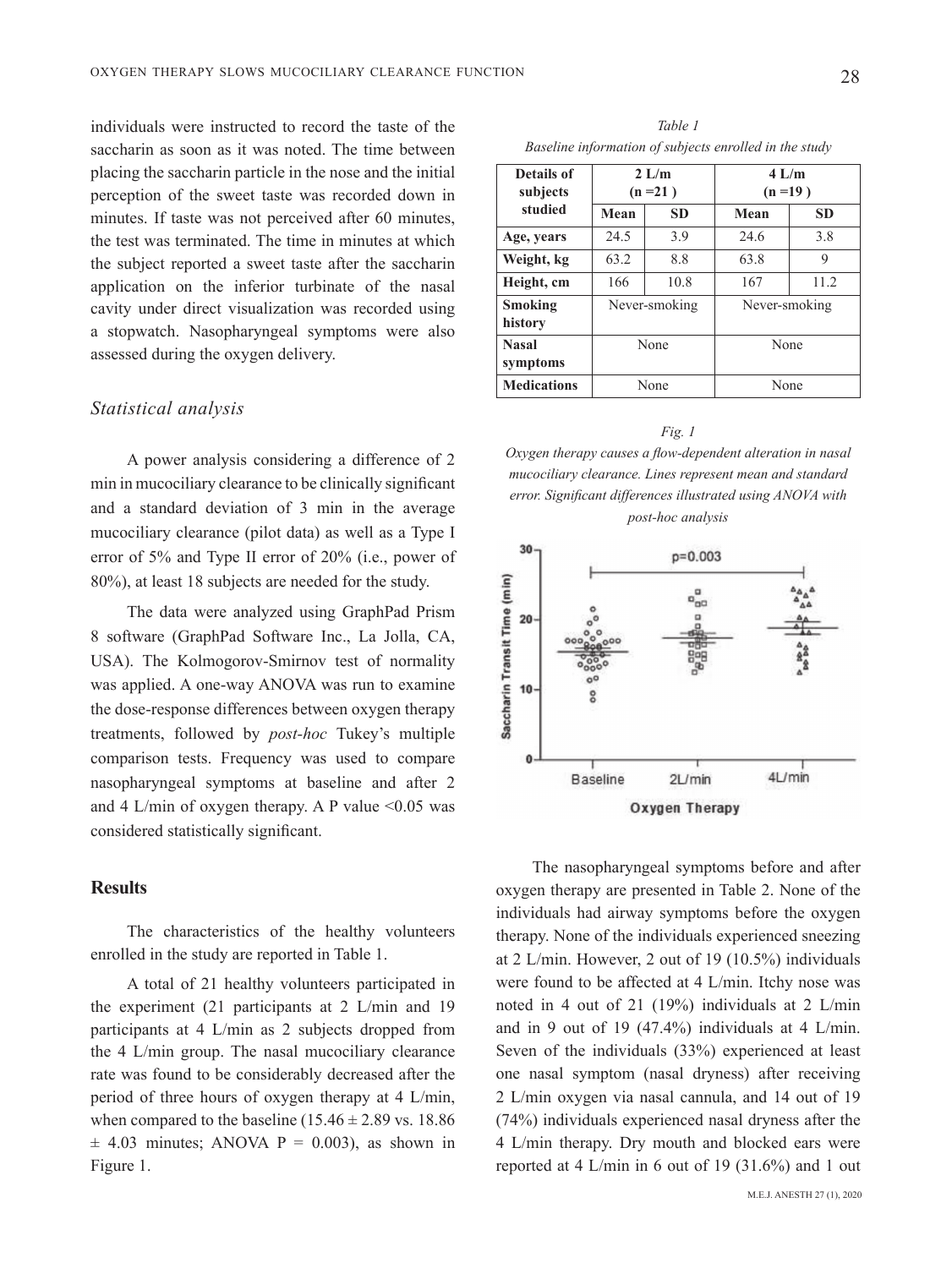of 19  $(5%)$  participants respectively, while 1  $(5%)$ individual reported dry mouth and throat at  $2$  L/min. There was a general increase in the number of all the nasopharyngeal symptoms during oxygen therapy and the most common nasal symptoms at both flow/liters was dryness of the nose, as shown in Table 2.

# **Discussion**

This study indicates that dose-response oxygen therapy via nasal cannula slows the mucociliary clearance and results in the development of nasopharyngeal symptoms. The development of these symptoms is related to the increase in the oxygen therapy application.

Breathing dry air is also known to reduce nasal mucociliary clearance.<sup>10</sup> This study reported that dry oxygen gas elicited complaints from the patients, including itchy nose, dryness of the nose, mouth and throat, as well as other nasal symptoms. Unconditioned introduction of medical gases increases airway resistance in order to protect the respiratory system from cold or dry inspired air by reducing the air flow in the upper and tracheobronchial airways. Fontnari and his team reported similar changes in airway resistance induced by inhalation of dry cold air or moist air in normal subjects.<sup>11</sup> Similar findings were also noted by Salah and his team, who studied nasal mucociliary transport in healthy individuals and found that mucociliary transport is slower when breathing dry air.<sup>10</sup>

Breathing dry gas may lead to excessive loss of

water by the nasal mucosa,<sup>12</sup> which may further lead to the reduction of the nasal mucociliary clearance rate through changes in the rheological properties of the mucus in the nasal cavity and/or reduction of ciliary pulses.<sup>10</sup> Commonly the conventional oxygen devices are found to be associated with mask discomfort, oral dryness, nasal dryness, nasal and eve trauma, eve irritation and gastric distention.<sup>13</sup> Our study reported similar symptoms but further described the consequences of such symptoms on mucociliary clearance and possible pro-inflammatory inflammatory response to different gas flows at higher activity. Future studies will need to investigate the pro-.rates

A study conducted by Rubin et al.<sup>14</sup> showed an increase in mucociliary clearance observed in asymptomatic smokers mediated through the changes in the physical properties of the mucus. This effect was likely in recognition of loss from acute epithelial damage. Togias et al.<sup>15</sup> demonstrated that inhalation of cold dry air acts as a physical stimulation to the airways, causing a local release of pro-inflammatory mediators probably due to osmolarity changes of the extracellular fluid. Multiple inflammatory mediators were found to be responsible for the increase in the ciliary beating frequency.<sup>16</sup>

Studies of the percentage of tracheobronchial deposition as a function of radio-aerosol inhalation (no medication) showed a reduced deposition from the last inhalation increased.<sup>17</sup> These findings are similar to our findings, where it suggested that as the airway becomes dry, the subjects find it increasingly more

|                                          | Nasopharyngeal symptoms |                   |                 |                      |                     |  |
|------------------------------------------|-------------------------|-------------------|-----------------|----------------------|---------------------|--|
| <b>Nasal Cannula</b><br>(oxygen therapy) | <b>Sneezing</b>         | <b>Itchy nose</b> | Dryness in nose | Dry mouth/<br>throat | <b>Blocked ears</b> |  |
| <b>Baseline</b> (no treatment)           |                         |                   |                 |                      |                     |  |
|                                          | $\theta$                | $\Omega$          | $\theta$        | $\Omega$             | $\overline{0}$      |  |
| 2 L/m<br>$(n = 21)$                      | $0(0\%)$                | 4(19%)            | 7(33%)          | 1(5%)                | $0(0\%)$            |  |
| 4 L/m<br>$(n = 19)$                      | $2(10.5\%)$             | $9(47.4\%)$       | 14(74%)         | $6(31.6\%)$          | 1(5%)               |  |

*2 Table vival nasopharyngeal symptoms with oxygen therapy application to health-subjects in vivo* 

 $\ast$  Data are expressed as number  $(\%)$  of subjects.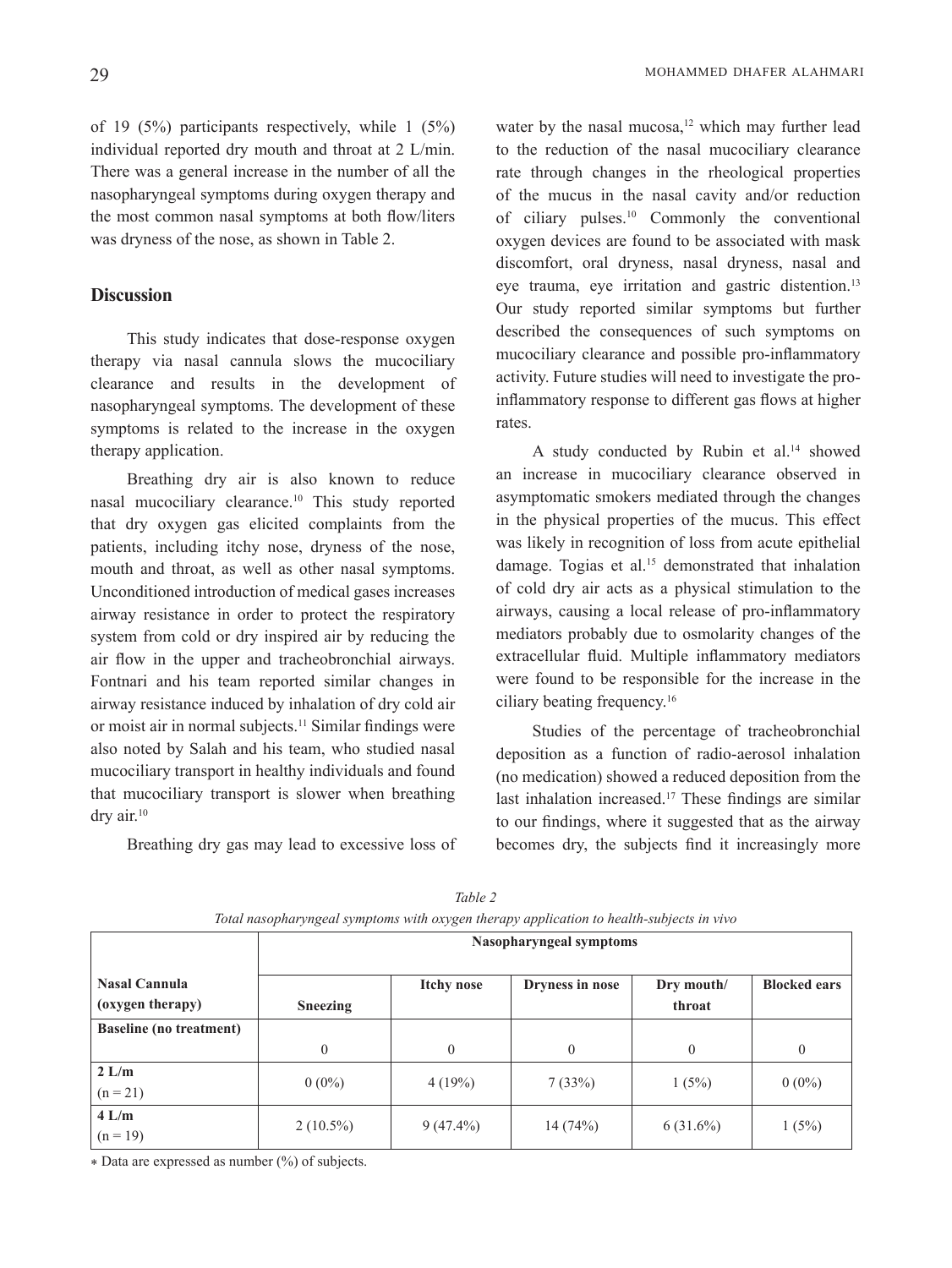uncomfortable to clear secretions of the airway. It is commonly presumed that contact with an inspired humidified gas warmed to body temperature will cause less mucociliary desiccation and thus maintain mucociliary clearance when compared to other methods of oxygen delivery.

Our study demonstrated that the dose-response of oxygen application was associated with the functional consequences of reduced nasal clearance and with more significant nasopharyngeal symptoms when compared to lower air gas. Studies have shown that nasal CPAP resulted in reduced mucociliary clearance and induced airway inflammation.<sup>18</sup> These studies showed that more than 50% of the individuals experienced at least one nasopharyngeal symptom after the initial CPAP application. In our study, there is a similarity in the prevalence of nasopharyngeal symptoms which was increased with a higher dose-response of oxygen therapy. Our results add to the literature by revealing a direct effect of the airflow, rather than a consequence of mechanical or pressure stretch. It is unlikely that the nasal epithelium is able to contain stretch mechanisms, given the confines of the nasal cavity within the bony structures of the skull.

This study has limitations. These data consist of a small sample size and represent a preliminary data set for a large study to assess the mucociliary clearance and inflammation associated with different oxygen modalities. However, this study presents only one type of oxygen modality. The study did not compare humidification and other oxygen modalities to the current study design.

#### **Conclusions**

The results demonstrated that three hours of oxygen therapy slows the nasal mucociliary clearance time and is associated with a number of upper airways symptoms. These preliminary results also suggest that pre-hydration is beneficial for maintaining better nasal mucociliary clearance during application of oxygen therapy even with lower liter of oxygen flow. Strategies to counter the initial side effects of any medical dry gas treatments and to improve treatment retention may target the epithelial lining of the respiratory airway system.